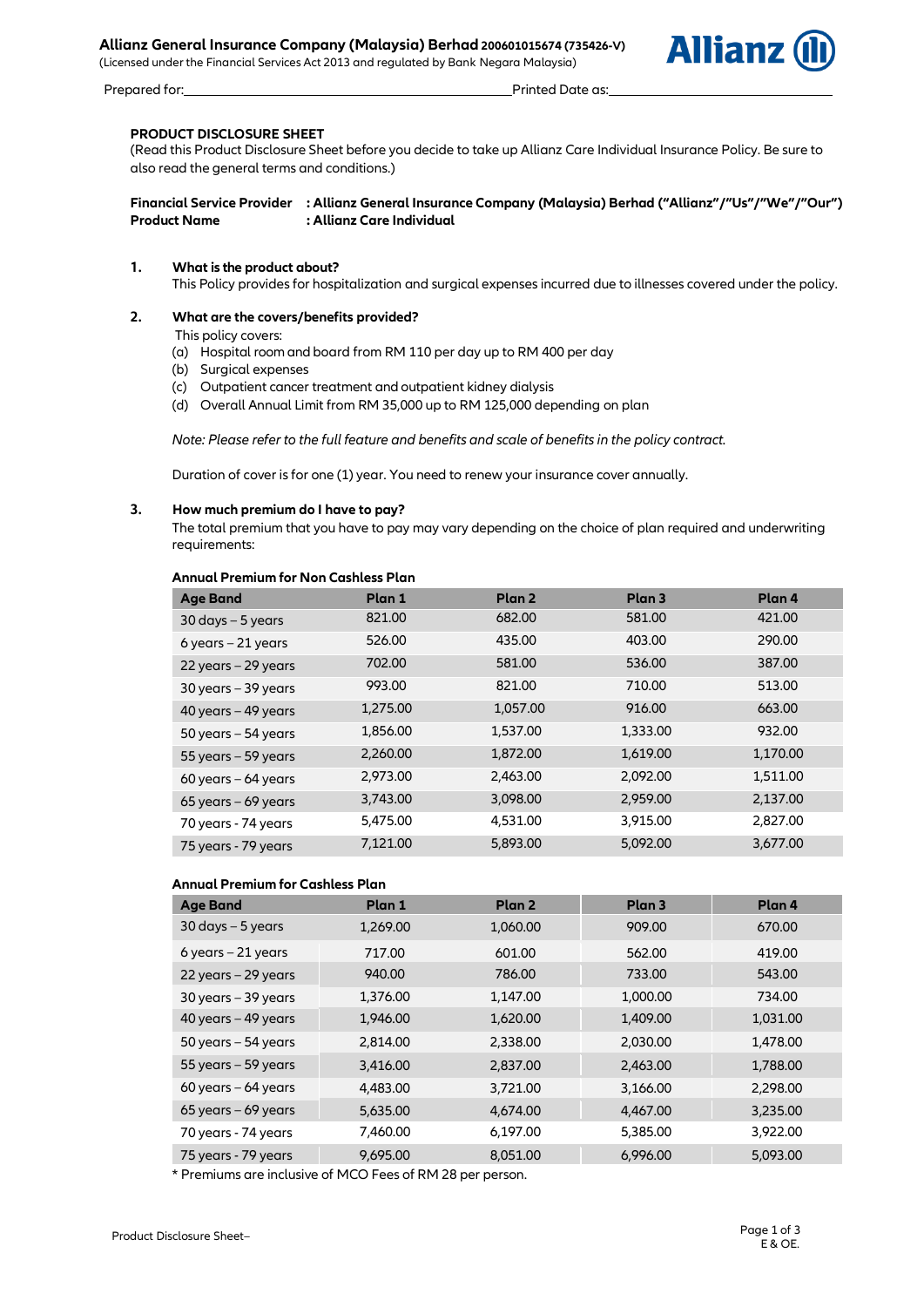## **Allianz General Insurance Company (Malaysia) Berhad 200601015674 (735426-V)**

(Licensed under the Financial Services Act 2013 and regulated by Bank Negara Malaysia)



#### *Notes:*

(a) *Premium rates are not guaranteed. Factors contributing to the increase in premiums rates are plan specific, medical inflation, age band, location of work and underwriting requirement. However, past* 

*experiencedoesnotnecessarilyreflectfuturetrends.AllianzwillnotifytheInsuredPersoninwritingatle ast thirty(30)days before the Policy anniversary effecting such revision of the premium rate*.

## **4. What are the fees and charges that I have to pay?**

| <b>Type</b>                                            | Amount                                                                |
|--------------------------------------------------------|-----------------------------------------------------------------------|
| Commissions paid to the insurance intermediary (ifany) | 15% of premium                                                        |
| Stamp Duty                                             | <b>RM10</b>                                                           |
| MCO Fees (subject to 6% Service Tax)                   | RM 28 per person per annum (included in premium for<br>cashless plan) |

## **5. What are some of the key terms and conditions that I should be aware of?**

(a) Duty of Disclosure

# **Consumer Insurance Contract**

Pursuant to Paragraph 5 of Schedule 9 of the Financial Services Act 2013, if you are applying for this Insurance wholly for **purposes unrelated to your trade, business or profession**, you have a duty to take reasonable care not to make a misrepresentation in answering the questions in the Proposal Form and/or all the questions required by Allianz fully and accurately and disclose any other matter that you know to be relevant to our decision in accepting the risks and determining the rates and terms to be applied, otherwise it may result in avoidance of contract, claim denied or reduced, terms changed or varied, or contract terminated.

## **Non-consumer Insurance Contract**

Pursuant to Paragraph 4(1) of Schedule 9 of the Financial Services Act 2013, if you are applying for this Insurance for **purposes related to your trade, business or profession**, you have a duty to disclose any matter that you know to be relevant to our decision in accepting the risks and determining the rates and terms to be applied and any matter a reasonable person in the circumstances could be expected to know to be relevant, otherwise it may result in avoidance of contract, claim denied or reduced, terms changed or varied, or contract terminated.

**This duty of disclosure for Consumer and Non-consumer Insurance Contract shall continue until the time the contract is entered into, varied or renewed.** You also have a duty to tell us immediately if at any time after your contract of insurance has been entered into, varied or renewed with us, any of the information given in inaccurate or has changed.

- (b) Cooling-off period You may cancel your policy by returning the policy within fifteen (15) days after you have receivedthepolicy.Thepremiumsthatyouhavepaid(lessanymedicalfeeincurred) will be refunded to you
- (c) Waiting period The eligibility for the benefits under the policy will only start thirty (30) days after the effective date of the policy except for accidental injuries
- (d) Unless renewed, the coverage will cease on expiry date and Allianz shall strictly not be liable for any expenses that take place after the expiry date
- (e) Deductibleamount–YouwillhavetopayRM100applicableforeachhospitaladmission/daycaresurgery
- (f) Room and board co-payment If you are hospitalized at a room and board which is higher than your eligible benefits,youshallbear20%oftheothereligiblebenefitsdescribedintheScheduleofBenefits
- (g) Cash before cover The premium due must be paid and received by Allianz before cover commences. This insurance is automatically null and void if this condition is not compliedwith

## **6. What are the major exclusions under this policy?**

This policy does not cover death or injury caused by the following events:

- (a) Pre-existing conditions and specified illnesses
- (b) Maternity
- (c) Congenital abnormalities
- (d) Cosmetic or plastic surgery
- (e) Dental conditions including dental treatment or oral surgery

*Note: This list is non-exhaustive. Please refer to the policy for the full list of exclusions under this policy.*

# **7. Can I cancel my policy?**

You may cancel your policy by giving written notice to Allianz. Upon cancellation, you are entitled to a refund of the premium based on the scale of short period rates provided that you have not made a claim on the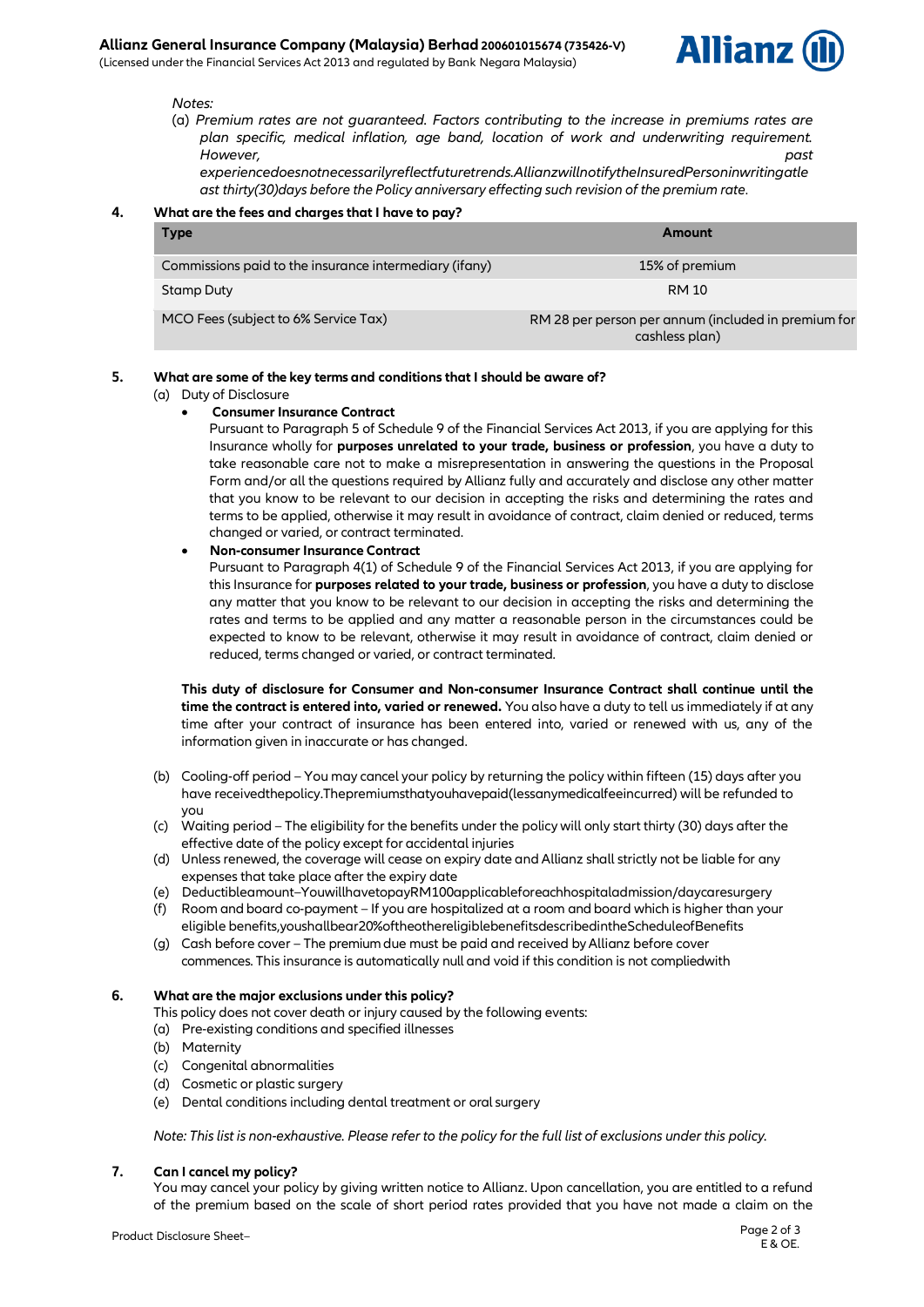(Licensed under the Financial Services Act 2013 and regulated by Bank Negara Malaysia)



policy. The scale of short period rates is available in the policy.

#### **8. What do I need to do if there are changes to my contact/personal details?**

It is important that you inform us of any change in your contact details to ensure that all correspondences reach you in a timely manner.

## **9. Where can I get further information?**

Should you require additional information about medical and health insurance, please refer to the insurance info booklet on 'Medical & Health Insurance', available at all our branches or you can obtain a copy from the insurance agent or visi[twww.insuranceinfo.com.my.](http://www.insuranceinfo.com.my/)

If you have any enquiries, please contact usat:

**Allianz Customer Service Center** Allianz Arena Ground Floor, Block 2A, Plaza Sentral Jalan Stesen Sentral 5, Kuala Lumpur Sentral 50470 Kuala Lumpur. Allianz Contact Center: 1 300 22 5542 Email: customer.service@allianz.com.my **RO** AllianzMalaysia  $\circledR$  allianz.com.my

## **10. Other types of Medical and Health cover available:**

- (a) Allianz Care –SMI
- (b) Allianz Booster Care

## **IMPORTANT NOTE:**

**YOU SHOULD READ AND UNDERSTAND THE INSURANCE POLICY AND DISCUSS WITH THE AGENT OR CONTACT THE INSURANCE COMPANY DIRECTLY FOR MORE INFORMATION.**

The information provided in this disclosure sheet is valid as at 01/04/2020